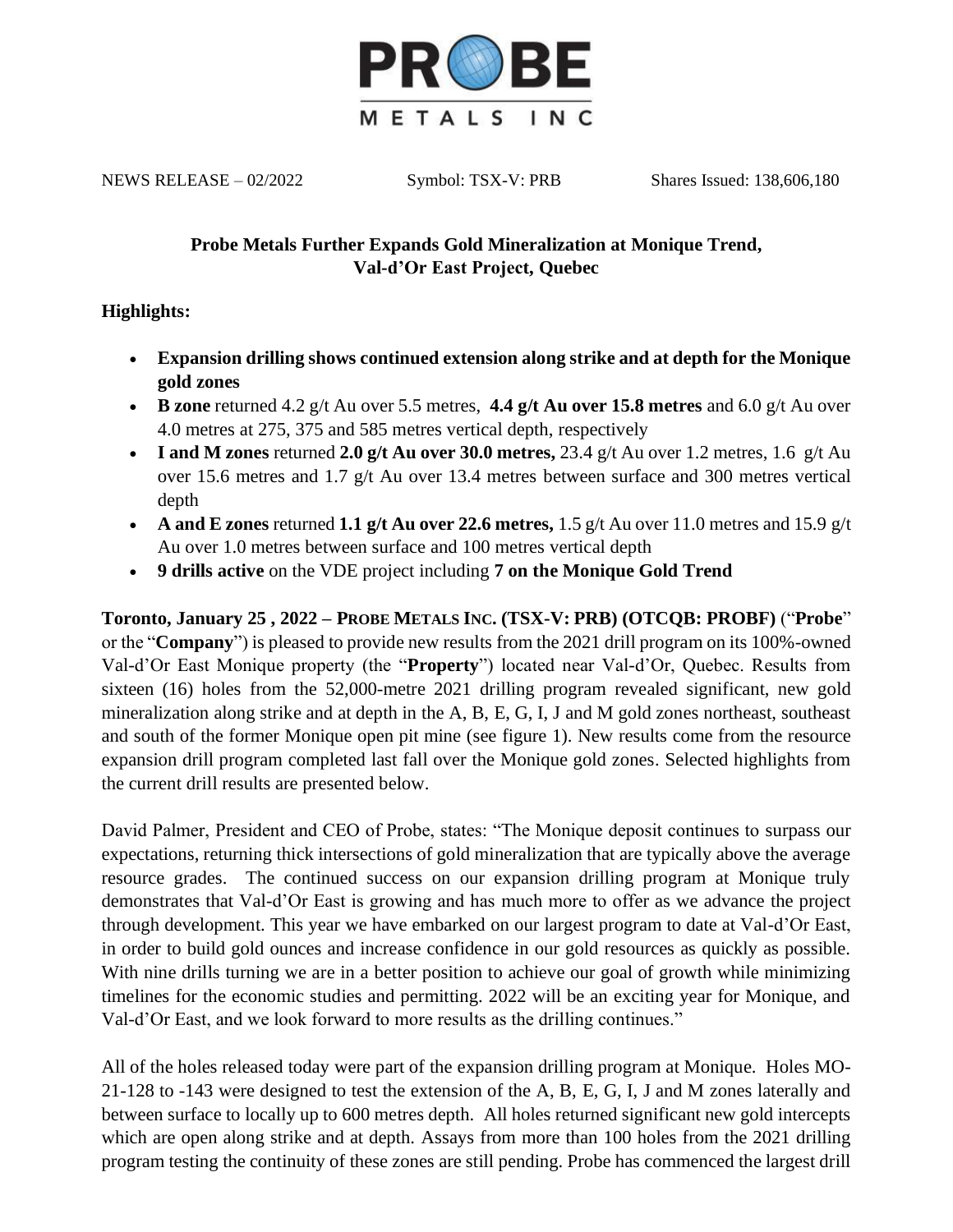program to date at Val-d'Or East totalling 150,000 metres focussed on resource conversion, resource expansion and new discoveries.

All results released today will be included in an updated resource for the Val-d'Or East project, which will form the basis of the Pre-Feasibility Study ("PFS") expected to be completed in 2023. The PFS is an important step in advancing the project to production and work will run concurrently with environmental studies and permitting.

Selected drill results from holes MO-21-128 to 143 at the Monique Area drilling program are, as follows:

| <b>Hole Number</b> | From $(m)$ | To(m) | Length $(m)$ | Gold $(g/t)$ | <b>Zone / Host Rock</b>   |
|--------------------|------------|-------|--------------|--------------|---------------------------|
| MO-21-128          | 319.7      | 324.0 | 4.3          | 1.5          | B / Volcanics-Felsic dyke |
| MO-21-128          | 351.1      | 361.6 | 10.5         | 1.3          | I / Volcanics             |
| MO-21-128          | 475.0      | 480.0 | 5.0          | 1.8          | M / Volcanics             |
| MO-21-129          | 51.6       | 52.6  | 1.0          | 15.9         | E1 / Volcanics-Diorite    |
| MO-21-129          | 81.0       | 90.0  | 9.0          | 1.1          | E2/ Volcanics             |
| MO-21-129          | 122.6      | 133.0 | 10.4         | 1.0          | A / Volcanics-Felsic dyke |
| MO-21-129          | 378.0      | 408.0 | 30.0         | 2.0          | M / Felsic dyke-Volcanics |
| Including          | 391.3      | 399.0 | 7.7          | 5.5          | M / Felsic dyke-Volcanics |
| MO-21-130          | 307.5      | 323.1 | 15.6         | 1.6          | I / Volcanics             |
| Including          | 309.0      | 310.2 | 1.2          | 9.6          | I / Volcanics             |
| MO-21-130          | 442.6      | 452.0 | 9.4          | 2.0          | M / Volcanics-Felsic dyke |
| Including          | 447.0      | 447.7 | 0.7          | 10.8         | M / Volcanics-Felsic dyke |
| MO-21-131          | 319.4      | 321.2 | 1.8          | 4.2          | M / Volcanics-Felsic dyke |
| MO-21-132          | 221.5      | 255.5 | 34.0         | 0.5          | B / Volcanics             |
| MO-21-133          | 62.5       | 67.5  | 5.0          | 1.4          | E / Volcanics             |
| MO-21-133          | 120.0      | 134.7 | 14.7         | 0.6          | A / Volcanics             |
| MO-21-133          | 299.0      | 304.5 | 5.5          | 4.2          | B / Volcanics             |
| Including          | 303.1      | 303.7 | 0.6          | 14.9         | B / Volcanics             |
| MO-21-133          | 427.8      | 429.8 | 2.0          | 5.9          | M / Volcanics-Felsic dyke |
| MO-21-134          | 87.0       | 93.5  | 6.5          | 0.9          | E / Volcanics             |
| MO-21-134          | 115.0      | 126.0 | 11.0         | 1.5          | A / Volcanics-Felsic dyke |
| MO-21-135          | 540.8      | 546.7 | 5.9          | 2.0          | J / Felsic dyke-Diorite   |
| Including          | 543.4      | 544.1 | 0.7          | 7.7          | J / Felsic dyke-Diorite   |
| MO-21-135          | 557.5      | 566.2 | 8.7          | 3.0          | Ghw / Ultramafics         |
| Including          | 562.3      | 566.2 | 3.9          | 6.3          | Ghw / Ultramafics         |
| MO-21-135          | 576.1      | 583.0 | 6.9          | 2.0          | G / Ultramafics           |
| MO-21-136          | 77.7       | 88.0  | 10.3         | 0.5          | E / Volcanics             |
| MO-21-137          | 28.5       | 51.1  | 22.6         | 1.1          | E1 / Diorite              |
| Including          | 28.5       | 29.3  | 0.8          | 10.9         | E1 / Diorite              |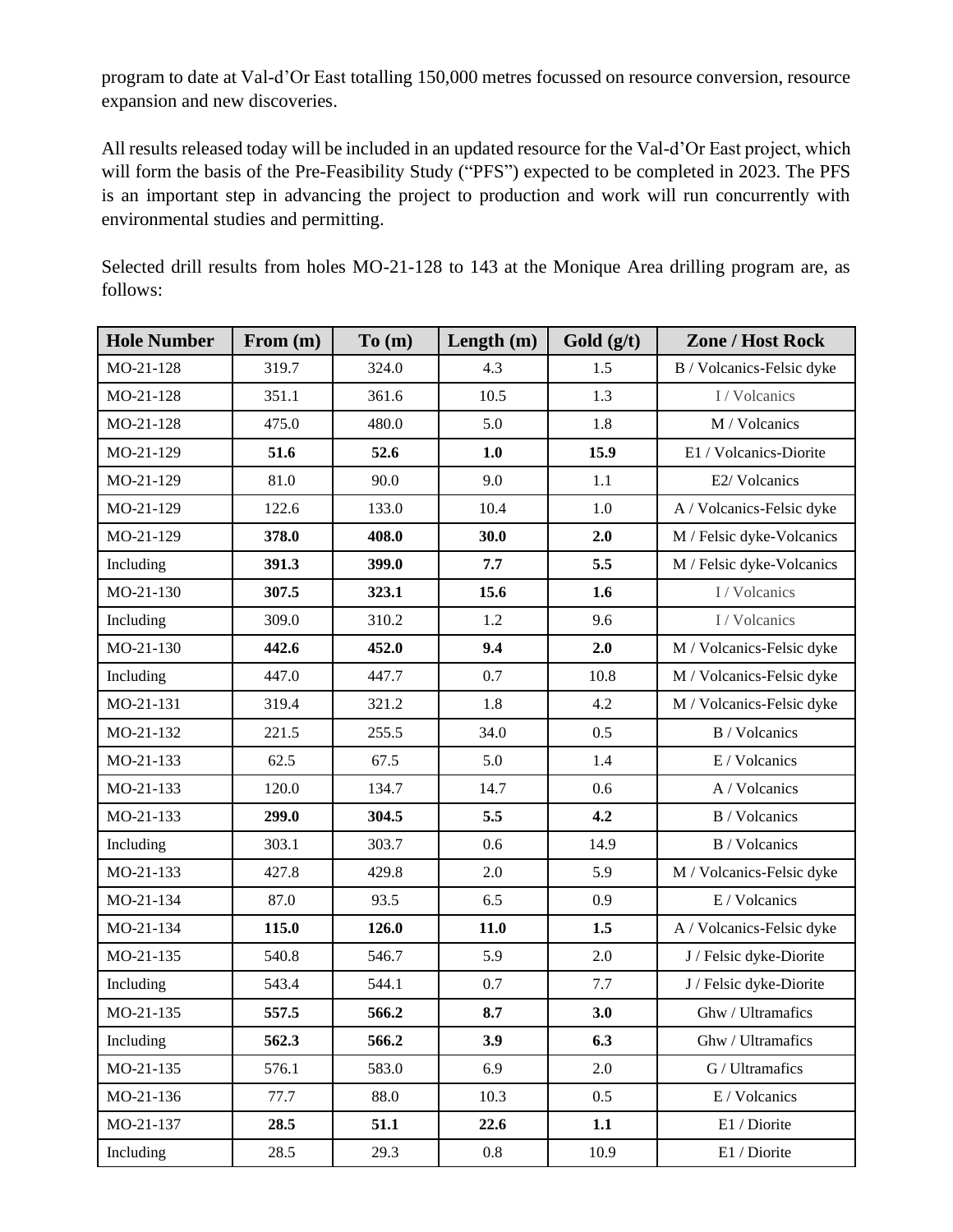| MO-21-137 | 82.8  | 92.1  | 9.3     | 1.2  | E2 / Volcanics              |
|-----------|-------|-------|---------|------|-----------------------------|
| MO-21-138 | 157.9 | 165.1 | 7.2     | 1.6  | E / Volcanics               |
| Including | 161.2 | 162.2 | $1.0\,$ | 8.3  | E / Volcanics               |
| MO-21-138 | 472.0 | 487.8 | 15.8    | 4.4  | <b>B</b> / Volcanics        |
| including | 479.9 | 480.6 | 0.7     | 76.7 | <b>B</b> / Volcanics        |
| MO-21-138 | 585.8 | 592.0 | 6.2     | 4.9  | M / Volcanics-Felsic dyke   |
| Including | 587.8 | 588.5 | 0.7     | 39.6 | M / Volcanics-Felsic dyke   |
| MO-21-139 | 149.2 | 166.2 | 17.0    | 0.7  | J / Felsic dyke-Diorite     |
| MO-21-139 | 658.3 | 662.3 | 4.0     | 3.0  | I / Volcanics-Felsic dyke   |
| Including | 658.3 | 659.3 | $1.0\,$ | 9.2  | I / Volcanics-Felsic dyke   |
| MO-21-139 | 676.3 | 702.2 | 25.9    | 1.1  | M / Volcanics               |
| Including | 690.7 | 692.7 | 2.0     | 7.2  | M / Volcanics               |
| MO-21-140 | 270.1 | 286.4 | 16.3    | 2.8  | J / Volcanics-Diorite       |
| Including | 275.1 | 285.4 | 10.3    | 3.8  | J / Volcanics-Diorite       |
| MO-21-141 | 38.4  | 49.5  | 11.1    | 1.3  | New Zone / Volcanics        |
| MO-21-141 | 205.3 | 216.4 | 11.1    | 0.5  | A / Volcanics               |
| MO-21-142 | 213.7 | 219.0 | 5.3     | 2.3  | J / Felsic dyke-Ultramafics |
| Including | 216.3 | 217.2 | 0.9     | 8.4  | J / Felsic dyke-Ultramafics |
| MO-21-142 | 645.0 | 649.0 | 4.0     | 6.0  | <b>B</b> / Volcanics        |
| Including | 648.0 | 649.0 | 1.0     | 15.4 | B / Volcanics               |
| MO-21-142 | 791.5 | 820.5 | 29.0    | 1.4  | M / Volcanics               |
| Including | 791.5 | 794.5 | 3.0     | 3.2  | M / Volcanics               |
| Including | 809.4 | 820.5 | 10.1    | 2.0  | M / Volcanics               |
| MO-21-143 | 296.8 | 310.2 | 13.4    | 1.7  | I / Volcanics-Felsic dyke   |
| Including | 299.8 | 304.7 | 4.9     | 3.8  | I / Volcanics-Felsic dyke   |

*(1) All the new analytical results reported in this release and in this table, are presented in core length and cut to 100 g/t Au when needed. True width is estimated between 65 to 95 % of core length.*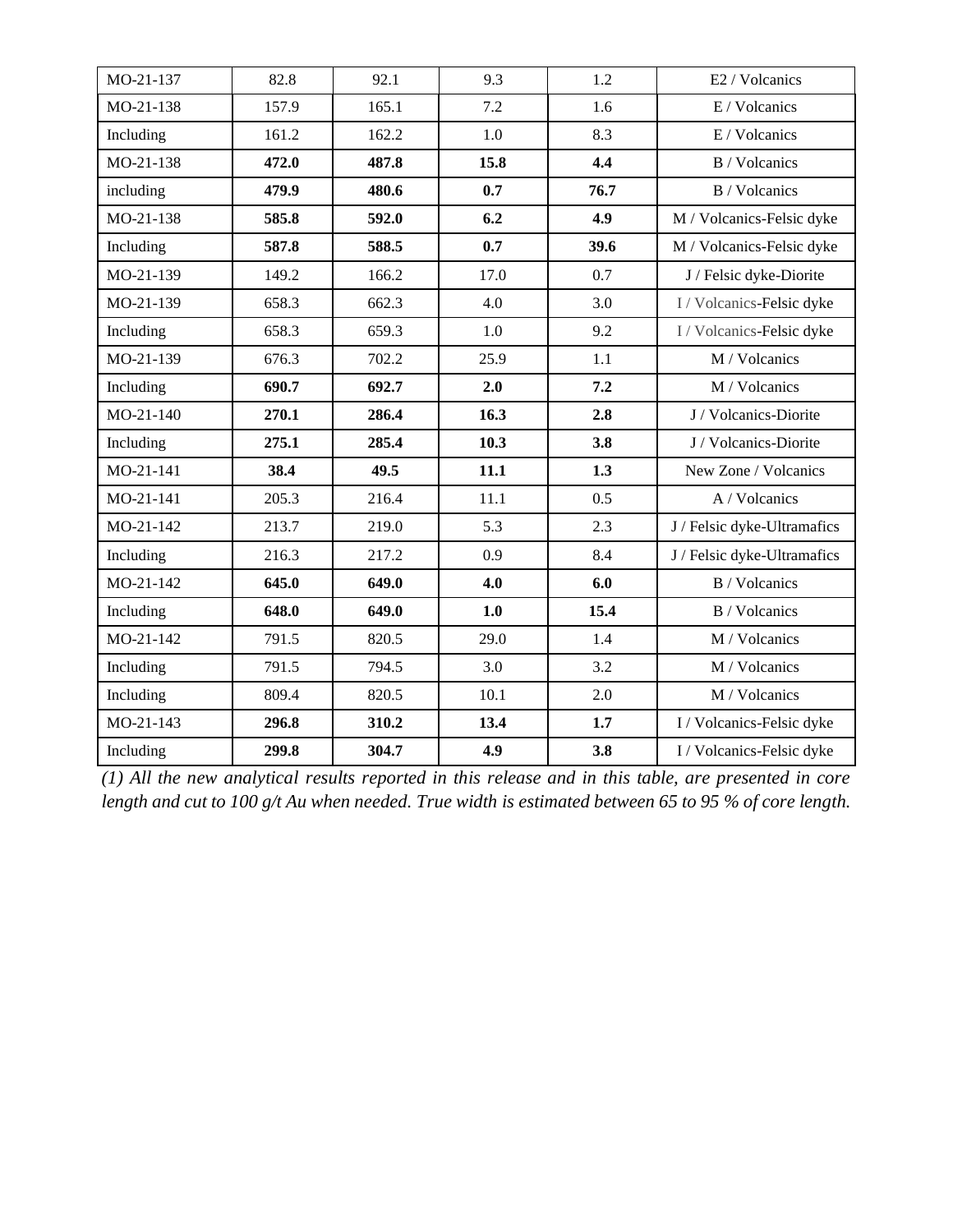Figure 1: Surface Map – Monique Gold Trend new drilling



### **About the Monique Property:**

The Monique property is located 25 km east of Val-d'Or, in Quebec, and consists of 21 claims and one mining lease covering a total area of 5.5 square kilometres in Louvicourt township. The property hosts a current measured and indicated mineral resource of 13,619,000 tonnes at a grade of 1.54 g/t for 672,800 ounces of gold and inferred mineral resource of 11,733,000 tonnes at a grade of 1.78 g/t for 671,400 ounces of gold (source: Probe Metals NI 43-101 Technical Report Val-d'Or East Project – June 2021). The Property is part of the Company's Val-d'Or East Project and the consolidated land package stands at 436 square kilometres. Val-d'Or East is situated in a politically stable and low-cost mining environment that hosts numerous active producers and mills.

#### **Geology**

Gold mineralization on the Monique property is mainly associated with three deformation zones that cross the property with an orientation of 280° and a 75°- 80° dip to the north. Gold mineralization is defined by a network of quartz/tourmaline/carbonate veins and veinlets with disseminated sulphides in the altered wall rocks. A total of 16 gold zones have been discovered on the property, to-date. Some mineralized zones have been defined from surface to a depth of 600 metres and vary in width from 1 metre to up to 60 metres. Mineralized structures extend laterally up to 900 metres.

#### **Past Production**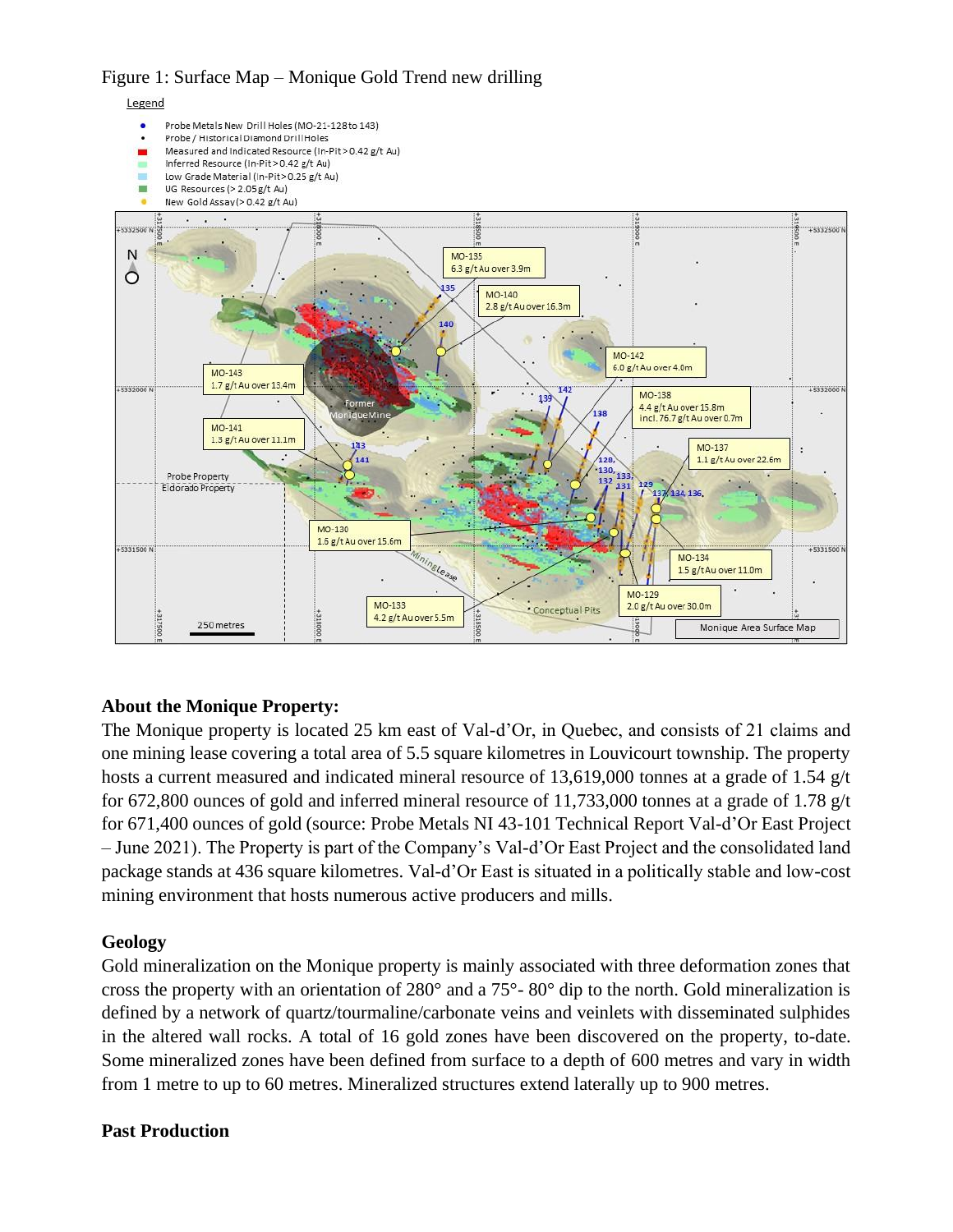The Monique open pit mine began commercial production in 2013 and ceased production at the end of January 2015. A total of 0.58 Mt of mineralized material was extracted at a grade of 2.53 g/t Au, from the surface to 100 metres depth for a total of 45,694 ounces of gold.

### **Qualified Person:**

The scientific and technical content of this press release has been reviewed, prepared and approved by Mr. Marco Gagnon, P.Geo, who is a "Qualified Person" within the meaning of NI 43-101, and Executive Vice-President and a director of Probe.

## **Quality Control:**

During the last drilling program, assay samples were taken from the NQ core by sawing the drill core in half, with one-half sent to a certified commercial laboratory and the other half retained for future reference. A strict QA/QC program was applied to all samples, which includes insertion of mineralized standards and blank samples for each batch of 20 samples. The gold analyses were completed by fire-assays with an atomic absorption finish on 50 grams of materials. Repeats were carried out by fire-assay followed by gravimetric testing on each sample containing 3.0  $g/t$  gold or more. Total gold analyses (Metallic Sieve) were carried out on the samples which presented a great variation of their gold contents or the presence of visible gold.

## **About Probe Metals:**

Probe Metals Inc. is a leading Canadian gold exploration company focused on the acquisition, exploration and development of highly prospective gold properties. The Company is committed to discovering and developing high-quality gold projects, including its key asset the multimillion-ounce Val-d'Or East Gold Project, Québec. The Company is well-funded and controls a strategic land package of approximately 1,500-square-kilometres of exploration ground within some of the most prolific gold belts in Québec. The Company was formed as a result of the \$526M sale of Probe Mines Limited to Goldcorp. Eldorado Gold Corporation currently owns approximately 10.9% of the Company.

On behalf of Probe Metals Inc.,

*Dr. David Palmer,* President & Chief Executive Officer

### *For further information:*

Please visit our website at [www.probemetals.com](http://www.probemetals.com/) or contact:

Seema Sindwani Director of Investor Relations [info@probemetals.com](mailto:info@probemetals.com) +1.416.777.9467